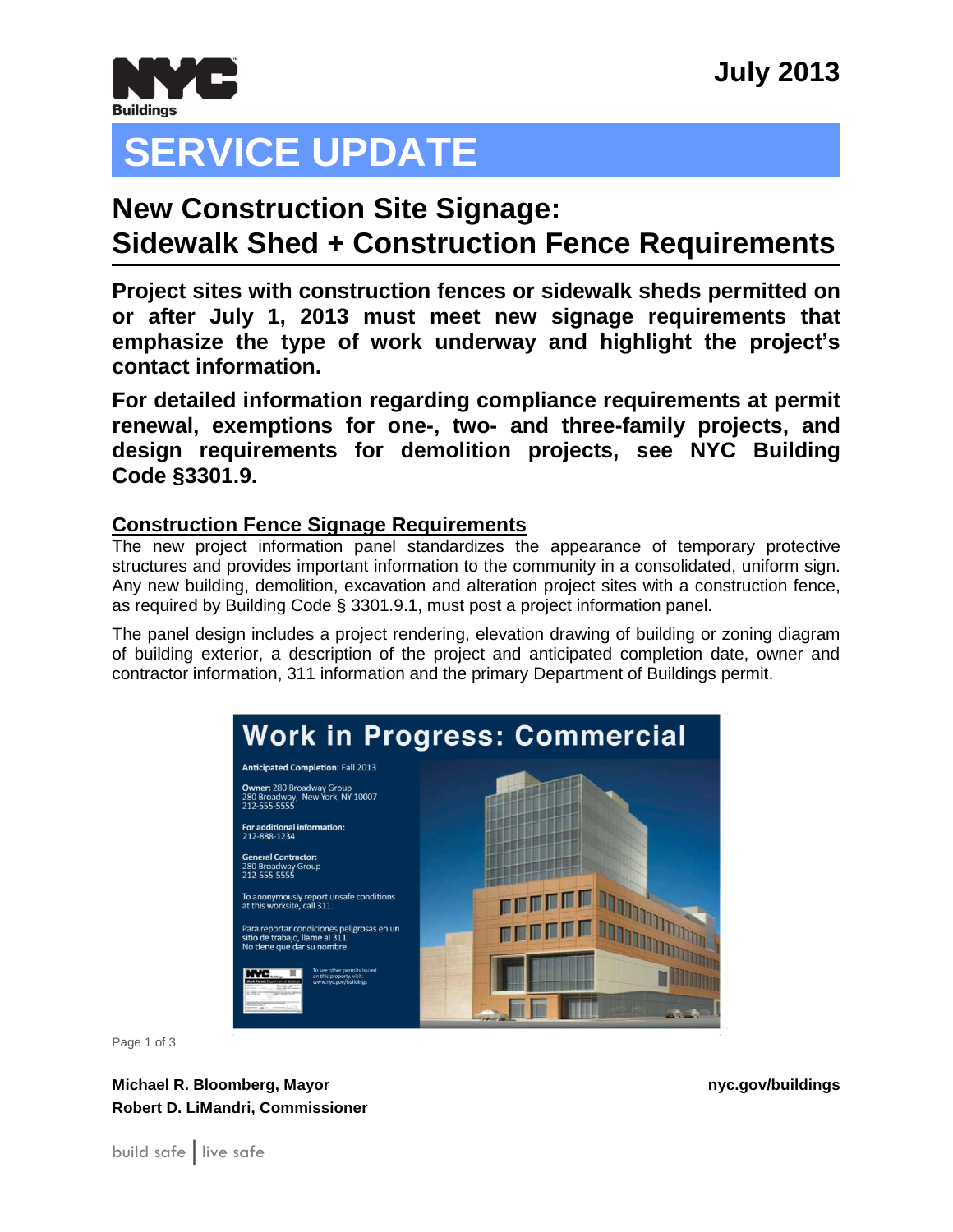

# **SERVICE UPDATE**

Demolition sites require a project information panel without a rendering. In addition, one-, twoand three-family home projects are not required to post this new information panel.

#### **Sidewalk Shed Parapet Panel Requirements**

This update also replaces sidewalk shed signage with a new sidewalk shed parapet panel. The sign must include the location's address and the name of the contractor or owner.



### **Signage to Be Removed**

Site managers must remove any other construction signage, unless otherwise required by law. For example, while FDNY standpipe signs must remain prominently posted, Buildings permits, contractor signs and 311 information signs must be removed.



Page 2 of 3

**Michael R. Bloomberg, Mayor nyc.gov/buildings Robert D. LiMandri, Commissioner**